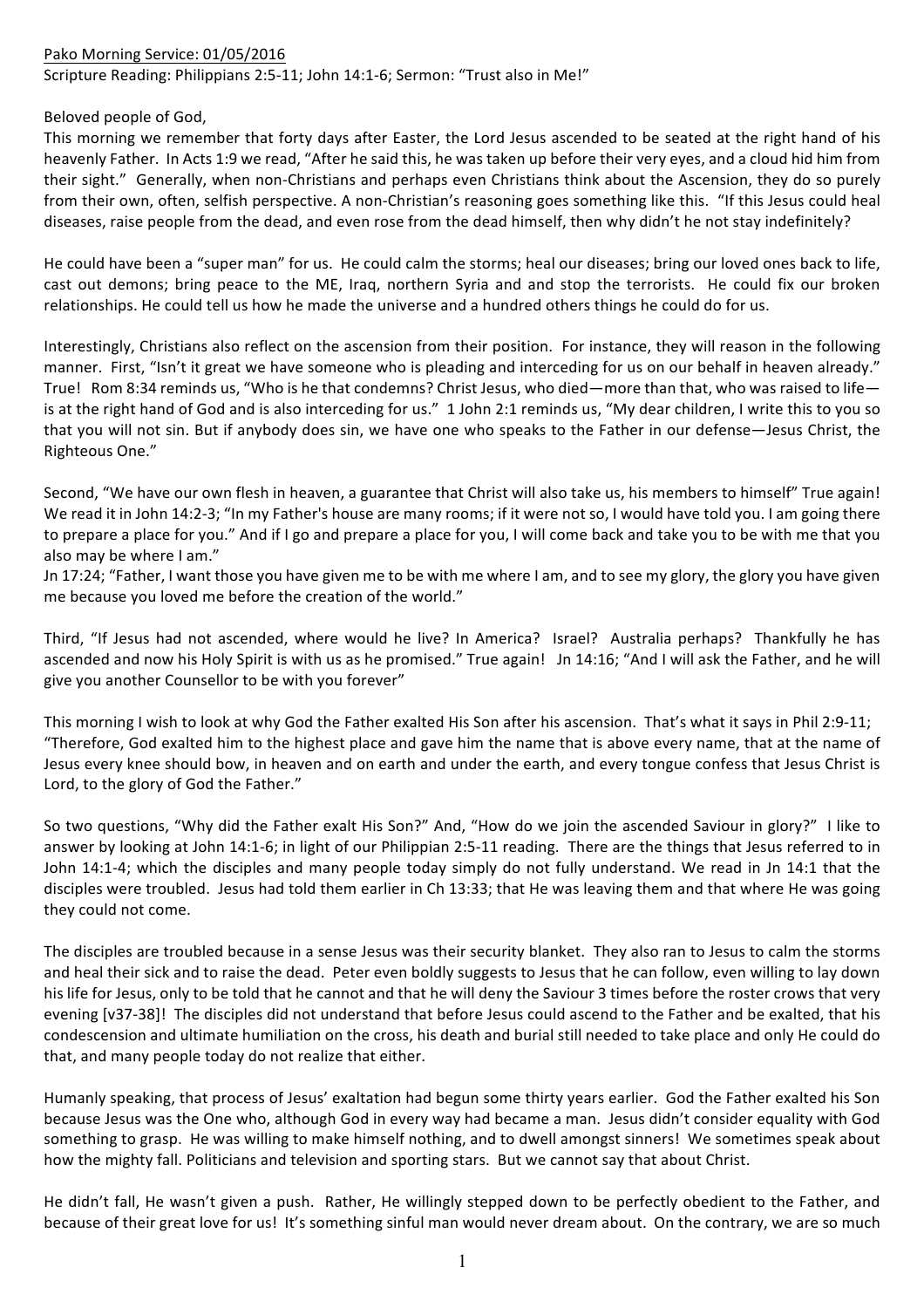like the first Adam, we want power, we want to be God. The disciples had the same difficulty. The foot washing incident shows that clearly in John Ch 13:1-17. Jesus on the other hand emptied himself of those attributes that only belonged to God almighty, so that He could be human. Just like us in every way, yet without sin. He was perfectly obedient, even to death on a cross. "Therefore" it says in Phil 2:9, our heavenly Father exalted him to the highest place! It is Jesus' death and his completed work of salvation that is so central to the ascension and exaltation of our Saviour. That's why the Father exalted him.

Now of course that is where we want to be, in glory with our Saviour. We want Jesus to take us to be with Him forever in glory as he promised his disciples in John 14:1-4. So how do we get where Jesus has been exalted? For us to be with the ascended Jesus in glory we need to trust and believe in Him and his completed work of salvation! That is what Jesus told his eleven remaining disciples. "Do not let your hearts be troubled, trust in God, trust also in me!" [imperatives].

How ironic – our loving Saviour, that even though Jesus himself is troubled in heart and spirit as Jesus says in 13:21, he takes time to encourage His disciples. It is the Saviour, even though the shadow of the cross looms on the horizon, who gives the comfort and instruction to his disciples. You would think it would have been appropriate for Jesus' followers to stop thinking about themselves for a moment and perhaps give some support and encouragement to Jesus.

The answer to troubled hearts is given by the Lord. "Trust in God, trust also in me." This reading links the Lord Jesus with the Father in heaven. Jesus invariably speaks the words of God, as Ch 5:19ff states, therefore he should also be trusted. It is without doubt that the disciples trusted in God. God's faithfulness throughout the ages was written on every page of Scripture. Now says, Jesus, trust also in me!

Jesus is the pinnacle of God's trustworthiness. If God could be trusted, then you had better believe Jesus is not going to leave things half undone now. And to trust and believe in the Lord Jesus congregation is more than just trusting about Him. The Greek text uses the word 'into' rather than just 'in.' It has this idea of embracing and making Him your own. Far too many people believe about God, perhaps even about Jesus, but they do not trust and believe 'into' him. Trusting 'into' Jesus is more than an intellectual knowledge, but a true heart acceptance.

Trust also in me! Believe and trust what I am going to do for you! Jesus is going to his Father's house where there are many rooms, and he is going there to prepare a place for them and us. When Jesus says that there are many rooms in my Father's house he means exactly that. He is not describing how lavish they are, but rather that there is ample room for all Jesus' followers to join him in his Father's home.

There is ample room for all who believe and trust in Him as Saviour, including you and me! And with respect, many Christians have a wrong understanding of these verses sometimes. Sometimes we have this picture of Jesus hammering away in heaven, placing another chandelier in the hall way, finishing the patterned skirting board, the marble floor, for nothing but the best will do. And once he has finished another room, he calls up another one of his children.

Allow me to suggest another understanding. Sure, Jesus is going to prepare a place for them. However, the words "I am going there to prepare a place for you," presuppose that the rooms are already there. In the context of John's theology, it is Jesus 'going' itself, via the cross, his death, his burial and his resurrection that prepares the place for Jesus disciples. We need to remember that John 14 is pre-cross. The text doesn't allow us to just jump from John 14 to heaven.

It may be appropriate to quote the words, "do not let your hearts be troubled" at Christian funerals, but first, these words are to be applied in a way that they will help us understand that we need to trust in the work of the Saviour on the cross and beyond. Because it is that awful cross that comes between John 14 and Phil 2! Before we can claim comfort from John 14 and going to heaven the cross needs to be dealt with. And it is only when we trust in that completed work of Jesus on the cross that we can go from here to the dwelling place of our Father in heaven and where our exalted Saviour is. 

Far too many people think they can get to heaven without even believing a word about the cross and what Jesus has done. Far too often we hear people talked into heaven at funeral services without Jesus or his work on the cross even being mentioned. But without the cross, Jesus' work would be undone and then the Father would not have exalted him. The Father's desire was that sinners be saved, and it was only possible by Jesus going to the cross and dying for sinners – and that is why the Father exalted him! That was the Father's plan of redemption. That is why the heavenly Father will cause all knees to bow and all tongues to confess that Jesus is Lord to his glory!